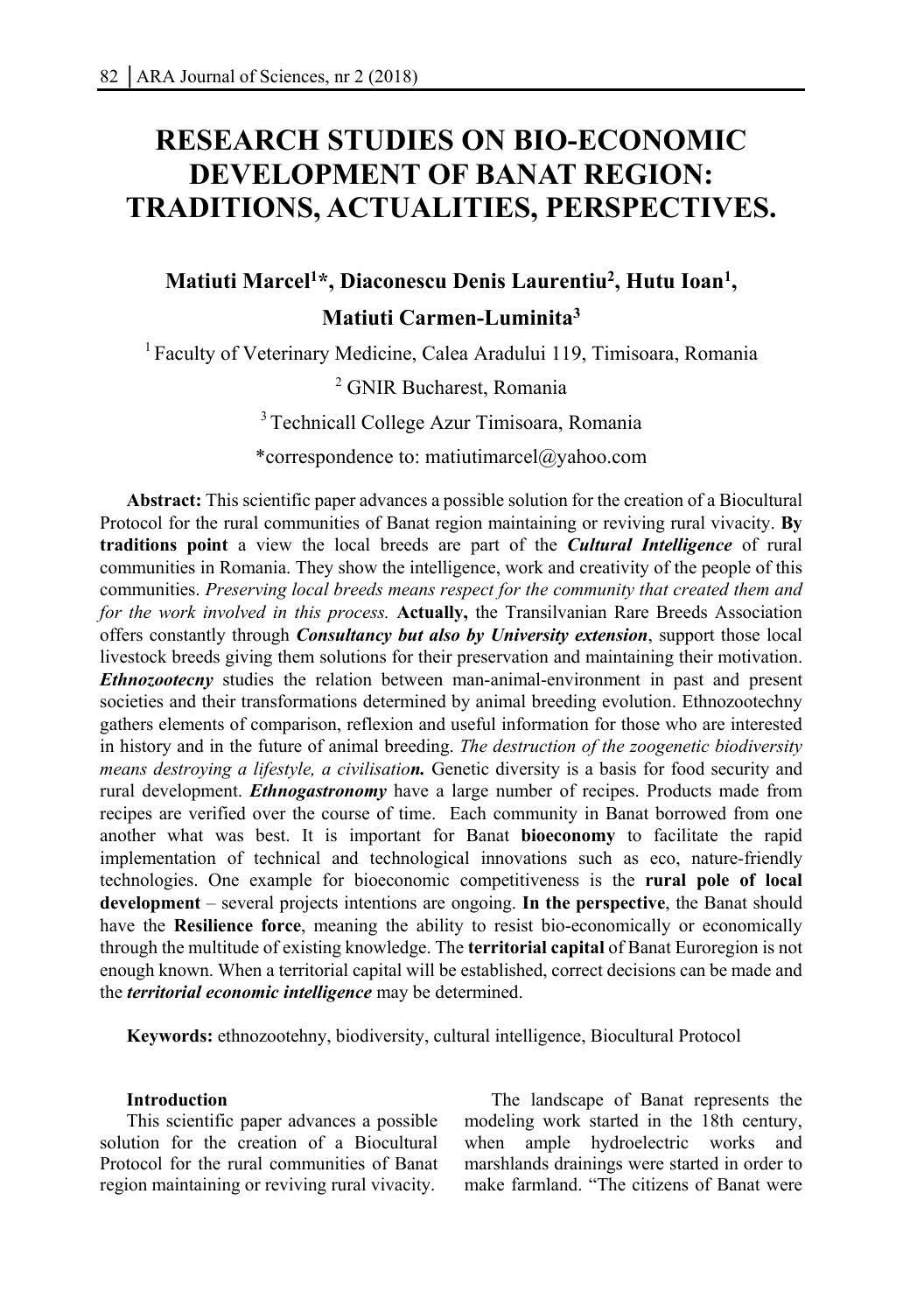people with education, with respect for the work and the property of others" [1]. "Economic intelligence promotes solutions for maintaining domestic biodiversity by providing tools necessary for obtaining the information that allows farmers to anticipate and defend their economic interests" [2].

#### **2 Materials and Methods**

Actually, the Transilvanian Rare Breeds Association offers constantly through Consultancy but also by University extension, support those local livestock breeds giving them solutions for their preservation and maintaining their motivation.

Throughout the years at conferences and symposiums in the country and abroad, we presented the creation of local communities in Banat and Transylvania in the field of animal husbandry, promoting the local breeds (their creation), their monitoring and the ways of protecting the national zoological patrimony. These works have been published in prestigious journals [3 - 13]. Much of the information is from the Transilvanian Rare Breeds Database.

The study implies the approach of various subjects, methods and intentions from the point of view of a SWOT analysis.

#### **3 Results and discusion**

Scheme 1 shows the proposed strategy for maintaining zoogenetic diversity in the Euroregion Banat for the period 2016-2030. This strategy is in line with the Bioeconomy development strategy for the period 2014- 2030 developed by the European Union. The scheme is also based on the work of two researchers from France [14].



Fig. 1. The pillars for raising economic competitiveness in Banat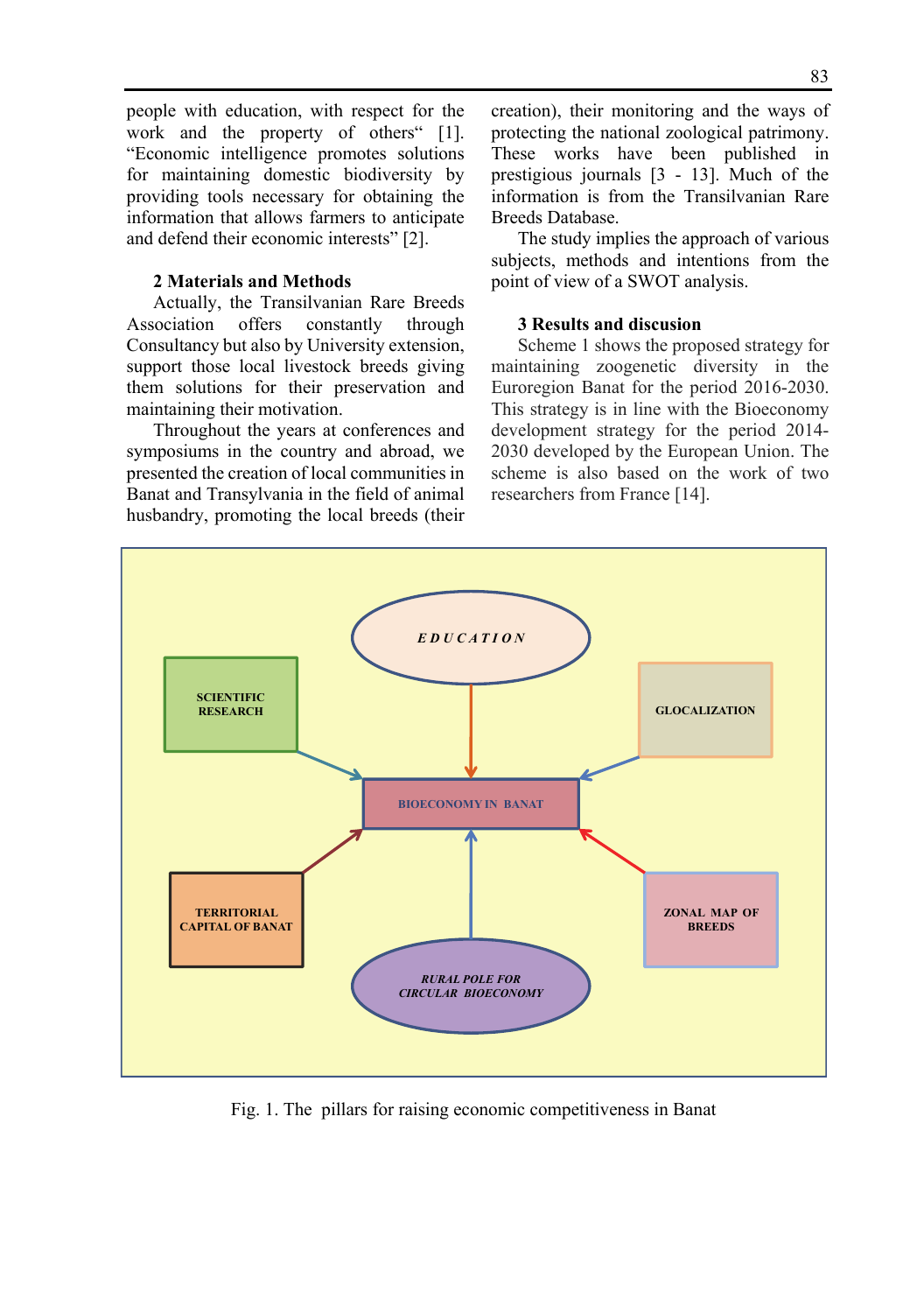| Table 1. SWOT analysis for Romanin Banat                                             |
|--------------------------------------------------------------------------------------|
| in zootechny development                                                             |
| <b>Strenghts</b>                                                                     |
| - geographic location                                                                |
| - the existence of infrastructure necessary                                          |
| for economic activity                                                                |
| - cooperation between local producers and                                            |
| agri-food industry                                                                   |
| institutions for education<br>$\overline{a}$                                         |
| - tradition in animal breeding                                                       |
| - the modern technology applied in                                                   |
| zootechny                                                                            |
| - pedological dibersity                                                              |
| - existence of land register                                                         |
| - existence of Danube River the central                                              |
| axis which links Romanian Banat with                                                 |
| Central and West Europe                                                              |
| Weaknesses                                                                           |
| lack of knowledge of the territorial capital                                         |
| - lack of industry with environment-                                                 |
| friendly technology                                                                  |
| - low quality of management                                                          |
| - insufficient agricultural roads- old                                               |
| agricultural machines and high price for                                             |
| the new technology                                                                   |
| - the continuous decrease of the number of                                           |
| animals                                                                              |
| - bureaucracy                                                                        |
| -bad strategy and tactics in granting grants                                         |
| - population of the plain areas with sheep                                           |
| - detrimental to productive species (pig,                                            |
| poultry, dairy cows)                                                                 |
| - lack of map zoning of breeds / of support                                          |
| in breeding zonation                                                                 |
|                                                                                      |
| Opportunities<br>- excellent pastures for livestock                                  |
|                                                                                      |
| - the possibility to access European funds<br>- the identification of a niche market |
|                                                                                      |
| - the potential to increase the animal                                               |
| product market                                                                       |
| - crossborder cooperation                                                            |
| - the existence of diversified                                                       |
| ethnogastronomy                                                                      |
| - the application of a bio-economic EU                                               |
| strategy for development in 2030-2050                                                |
| - the relatively small distance to airports                                          |
| and ports on the Adriatic See                                                        |
| - glocalization                                                                      |
| <b>Threats</b>                                                                       |
| - climate change                                                                     |
| - erosion of the domestic biodiversity                                               |

|                          |  |  |  | Table 1. SWOT analysis for Romanin Banat |  |
|--------------------------|--|--|--|------------------------------------------|--|
| in zootechny development |  |  |  |                                          |  |

| - the excessive fiscality          |
|------------------------------------|
| - the instability of legislation   |
| - lack of rural webnetwork         |
| - the migration of people from the |
| countryside                        |
| - globalization                    |

From SWOT analysis of opportunity in the zootechny development in Romanian Banat is presented in following table (Tabel 1). The SWOT analysis also has its limitations, as organizations may see some circumstances as being very simple and may overlook some of the fundamental strategic contacts that may arise. Moreover, categorizing issues as strengths, weaknesses, opportunities and threats could be very subjective as there is a high degree of uncertainty in the market.

#### **History and tradition in technology**

Ethnozootechny studies the relation between man-animal-environment in past and present societies and their transformations determined by animal breeding evolution. Ethnozootechny gathers elements of comparison, reflexion and useful information for those who are interested in history and in the future of animal breeding. "Ethnozootecny studies the relation between man-animalenvironment in past and present societies and their transformations determined by animal breeding evolution "14].

"For all the Banat areas the dwelling is characteristic" [15]. This is basically the equivalent of the American ranch. If a comparison is made between the nineteenthcentury and the 2018-type of dwellings, there is a great resemblance. The house was built in the middle of the land owned by the family and was made up of a dwelling for the people and separately the shelters for the animals, for the agricultural machinery and tools and the room for the preparation of the products. Most of the lodges were equipped with a brandy boiler. The existence of the dwellings makes the work of the field easier, representing a form of integration of plant culture and animal breeding. Breeding animals at a dwelling also had the role of isolating them from epizootics. Including for people, it was the place of refuge in the case of plague. Ethnozootechny gathers elements of comparison, reflexion and useful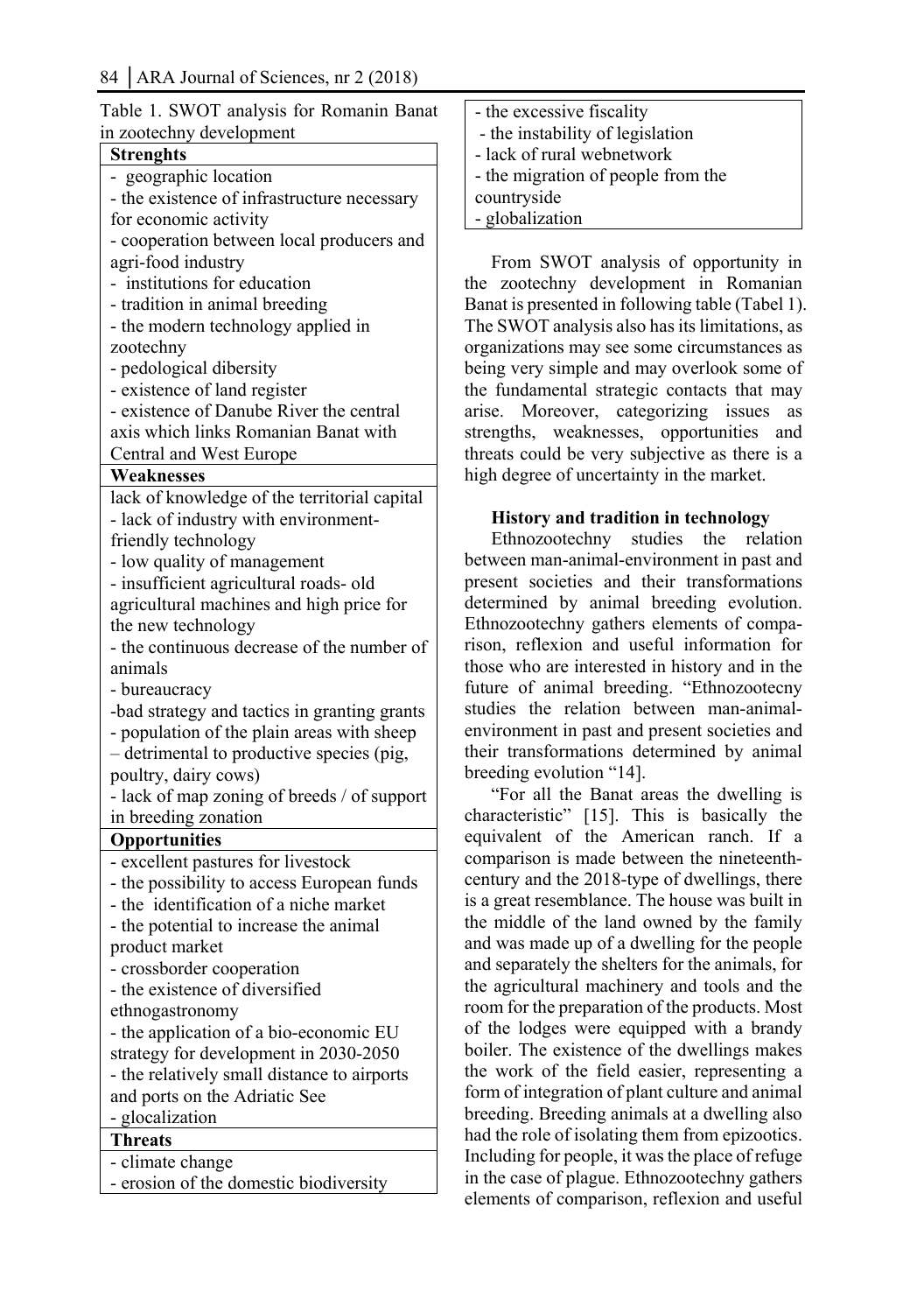information for those who are interested in history and in the future of animal breeding. "The destruction of the zoogenetic biodiversity means destroying a lifestyle, a civilisation" [2]. Genetic diversity is a basis for food security and rural development.

"By traditions point a view the local animals breeds are part of the *Cultural Intelligence* of rural communities in Romania" [16]. They show the intelligence, work and creativity of the people of this communities. "Preserving local animals breeds means respect for the community that created them and for the work involved in this process" [17].

#### **Diversified ethnogastronomy and rural economy/turism:**

Ethnogastronomy have a large number of recipes. Products made from recipes are verified over the course of time. Each community in Banat borrowed from one another what was best. The knowledge acquired by each ethnic community of Banat represents sample of the material life of different generations. Much of ethnogastronomy of Banat has been lost because the recipes used to be transmitted orally from generation to generation or through grandmother's notebook from the drawer of the kitchen cupboard. There is the possibility of organizing tourist routes on the "map" Banat following places with different traditional dishes, associated with various hiking that highlight the picturesque Banat.

"Marketing products from local breeds has two advantages: traditional technical processing - production or manufacturing clothing with a characteristic design" [16].

## **Bioeconomy and rural pole development and circular economy**

 It is important for Banat bioeconomy to facilitate the rapid implementation of technical and technological innovations such as eco, nature-friendly technologies. One example for bioeconomic competitiveness is the *rural pole of local development* – several projects intentions are ongoing. National Group of Professional Initiative for applied Bioeconomics in Romania (GNIBA) is promoting a complex sustainable rural development project that brings together a

large number of business opportunities in Romania and other countries.

The project "*Pilot Project for Integrateg Park based on Bioeconomy"* is based on current conditions in Romania and offers state-of-the-art solutions to the stringent problems facing the rural communities. In so doing, it puts in place the first bases for the poles of competitiveness in rural Romania, where the vegetal and animal production as well as that of their derivatives benefit from very good geo-climatic conditions and are supported by traditions, relevant schools and others. "Implementing the project will not only spell a new dimension for the rural economy and society, but also provide jobs with the rural agro-industrial park, the business centre and the units processing vegetal and animal raw materials" [18], [19].

The project equally contributes to increasing the incomes of the local authorities as it offers a chance to diminish the effort represented by aid provided to the pauper and the socially-assisted, and by developing the business travel, consequently by increasing the national and international visibility of the area in question.

The multi-purpose areas in the park allow for creating banking, sanitary, veterinary and educational units in the rural world. There continuous learning can be done to continue crafts specific to the respective area; an entrepreneurial, associative and competitive spirit can be created while different pieces of equipment, technologies, valuable breeds and strains are presented to the farmers. It is again here that a trade area or the sale of household appliances will be developed.

 Interested companies and people in the food industry may become involved into processing vegetal raw materials into daily food, bakery, pastry and sweets, as well as in breeding and processing poultry, pigs, goats, sheep and cattle in areas close to the park. The project may also generate a profit for the manufacturers of equipment for use in slaughter houses, meat-processing units, the diary industry, in processing fruit and vegetables. Important progress in *circular economy and knowledge-based bioeconomy* is evident in recent years. Numerous new processes and technologies have been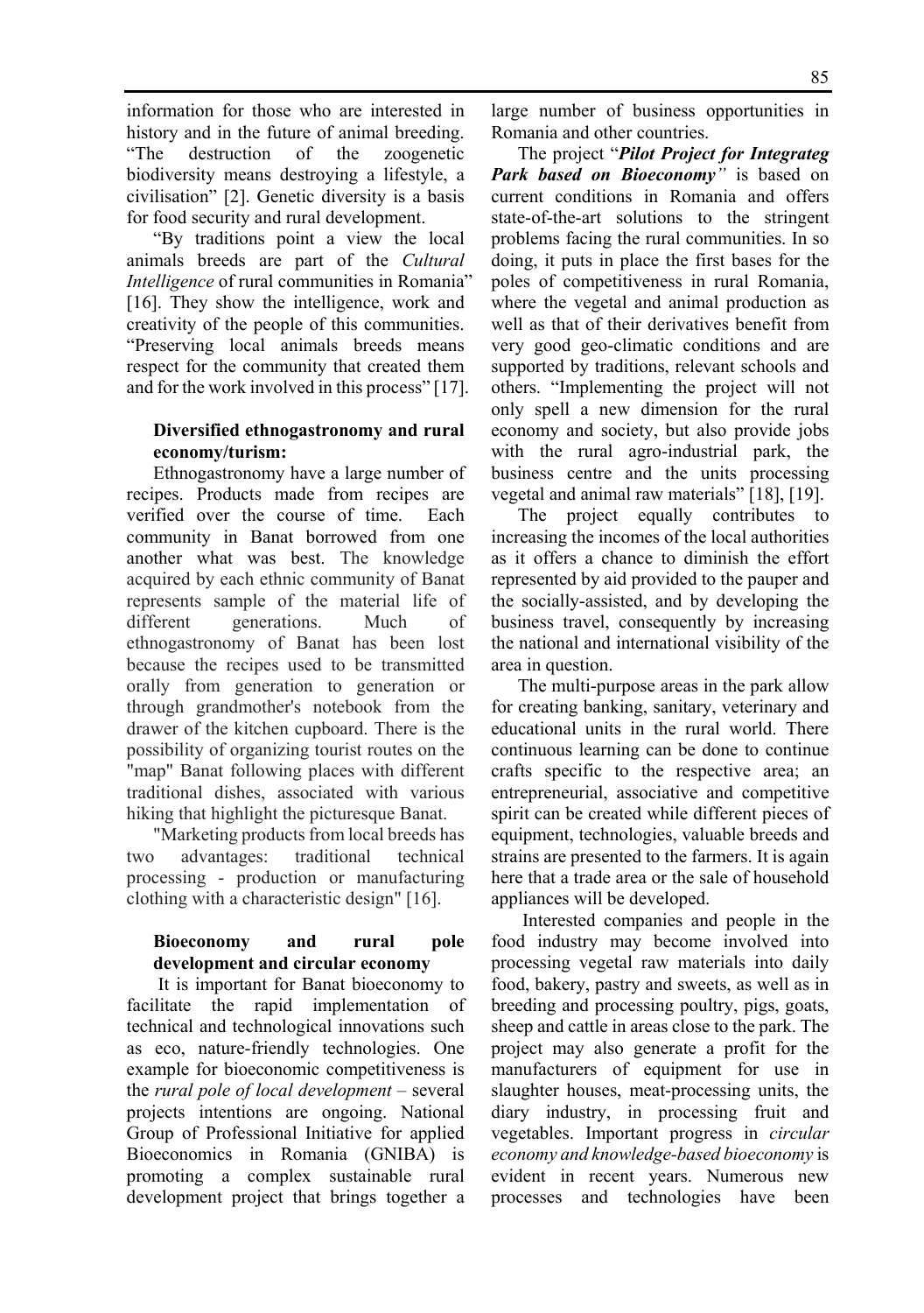developed and are at different TRL stages. An example in this respect is the new invention called" Process for biorefining of sugar yielding plants with conservation and extraction of sugars to produce biofuels and other bioproducts" developed by Inventor: Dr. Vintilă Teodor, biotech engineer at USAMVB" King Michael Ist of Romania from Timișoara. The Patent Application is registered to Romanian Office for Inventions and Marks. "This invention brings an extremely" important novelty, namely: treating lignocellulosic biomass by original patented process has better effect in terms of improving access of enzymes for hydrolysis of cellulose than conventional methods of thermalchemical pretreatment (alkaline/steam) " [20]. The treatment of biomass according to patenting process has triple effect: (1) preservation of sugars, (2) extraction of sugars and (3) release of cellulose from lignocellulosic complex and access of cellulolytic enzymes to hydrolyse cellulose to glucose. Recently, at the world event "Climate Launchpad" - the world's largest green business ideas competition, the invention reached the world semifinal and won the Ist place at national Climate Launchpad final in Romania [21].

## **Conclusions**

In the perspective, the Banat should have the Resilience force, meaning the ability to resist bio-economically or economically through the multitude of existing knowledge. The territorial capital of Banat Euroregion is not enough known. "When a territorial capital will be established, correct decisions can be made and the *territorial economic intelligence* may be determined "[22].

Based on all these analyzes and information, a Biocultural Protocol of Banat could be created.

## **References**

[1] Popovici, Gh., Banatul Montan. Ghid turistic., Ed. TIM Resita (2011)

[2] Digard, J. P., L'homme et les animaux domestiques, Ed. Fayard, Paris (2009)

[3] Matiuți, M., Crăiniceanu E., Research regarding native domesticated endangered animal breed, USAMVB Timisoara Fac. de Zootehnie şi Biotehnologii 29-30 mai, 41 (1), 221-224 (2008)

[4] DataBase of Association Transivanian Rare Breeds

[5] Matiuți, M., Bogdan, A. T., Matiuți, C. L., Adaptation to the Environment of Rustic Animal Breeds in Banat with Eco-economic Impact, Zilele Academice Arădene Univ. de Vest "Vasile Goldiș" mai Arad Seria Științe Economice Fascicula 21/2011 ( II), 22-29 (2011)

[6] Matiuți, M., Matiuți Carmen-Luminița, The Necessity of Gene Bank in Order to Protect the Breeds created on Romanian Territory, The 35-th ARA 26-31 July, Timisoara, Proceedings American Romanian Academy of Arts and Sciences, ISBN 978-2- 553-01596-0, România ISBN 978-1-935924- 01-2, 129-132 (2011)

[7] Matiuți, M., Methodology for the Elaboration of Sectorial Studies for Territorial Capital by Synergy of the sequential components based on Eco-BioeEconomy with a view to form the rural Web Network of zoogenetic Biodiversity in the Banat region, Danubius Journal of Regional Cooperation Belgrad, bilingv, sept internet (2012)

[8] Matiuți, M., Bogdan A. T., Matiuți, C. L., The importance of the local breeds poultry for genetic industry in aviculture, Bulletin of UASVM Cluj –Napoca Animal Science and Biotehnologies, 69 (1-2) /2012, 69 (2012)

[9] Matiuți, M., Bogdan, A. T., Matiuți, C. L., The Ethnozootechnical solution for preservation and development of zoogenetic heritage in Romania and in Europe, Bulletin of UASVM Cluj –Napoca Animal Science and Biotehnologies, 69 (1-2) /2012, 136- 143(2012)

[10] Matiuti, M., Bogdan, A. T., Matiuti, C. L., Valorization of the zootechnical potential within the territorial capital of Banat, through eco-bio-geo-economic strategy, Bulletin of UASVM Cluj –Napoca Animal Science and Biotehnologies, 70(1) /2013, 65-78 (2013)

[11] Matiuti, M., Bogdan A. T., Matiuti, C. L., The new concept of eco-bioeconomy in the elaboration of strategies for safety food and defense food, Danubius Journal of Regional Cooperation Belgrad, bilingv, ian internet (2013)

[12] Matiuti, M., Bogdan, A. T., Matiuti, C.,